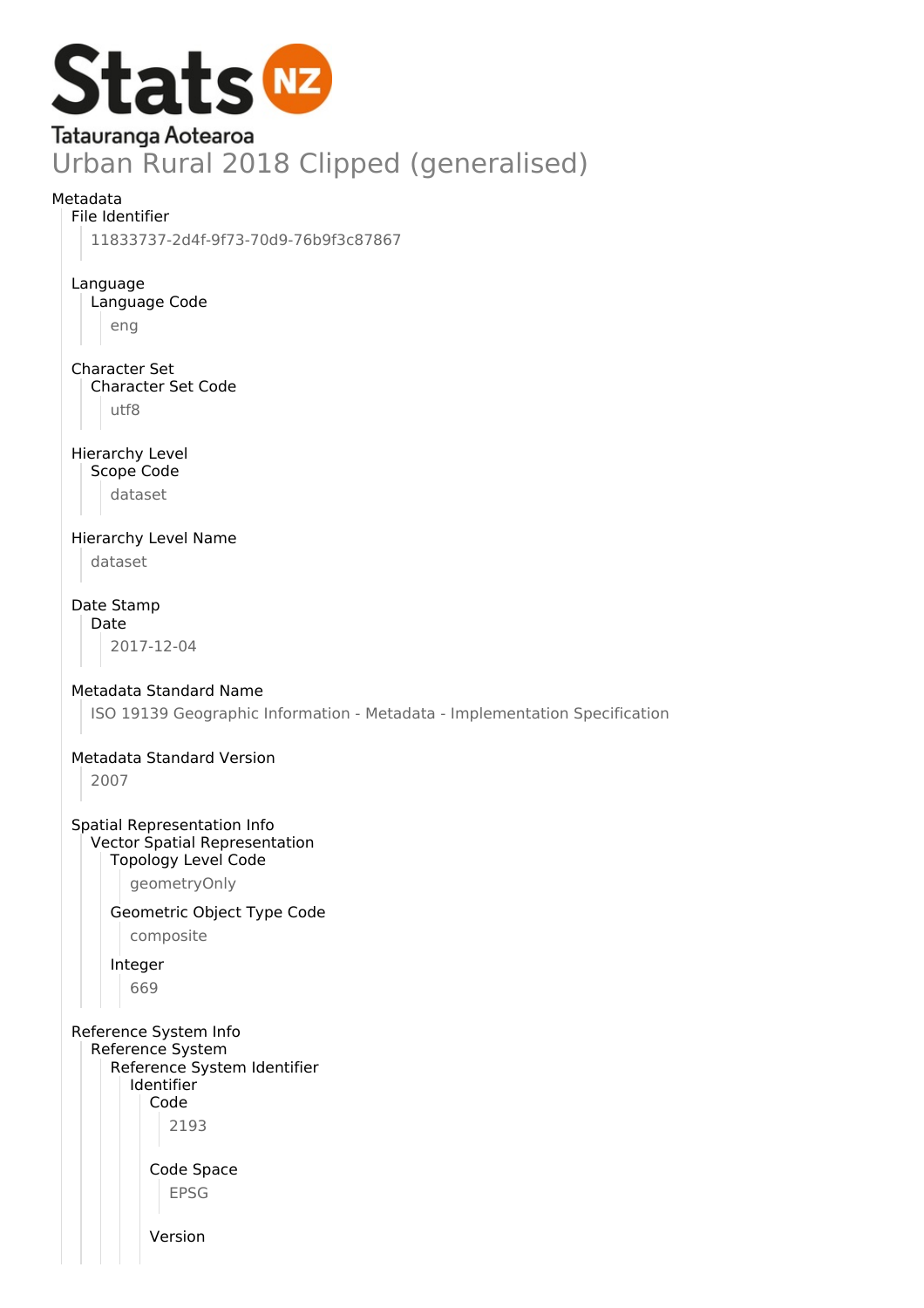

Identification Info Data Identification **Citation** Citation Title UR2018\_V1\_00\_Clipped

> Presentation Form Presentation Form Code mapDigital

## Abstract

This dataset is the major released version of the annually released urban rural boundaries 1 January 2018, clipped to the coastline.This clipped version contains 669 urban rural areas and has been created for map creation/cartographic purposes and does not fully represent the official full extent boundaries. Urban rural is a new output geography that classifies New Zealand into areas that share common urban or rural characteristics and is used to disseminate a broad range of Stats NZ's social, demographic and economic statistics. The urban rural indicator is an attribute of this classification and provides additional information about a location's urban or rural nature.The urban rural geography separately identifies urban areas, rural settlements, other rural areas, and water areas. The urban areas represent densely developed spaces, and encompass residential, commercial, and other non-residential urban land uses. Rural settlements, other rural areas, and bodies of water represent areas not included within an urban area. Urban areas and rural settlements are delineated by the inspection of aerial imagery, local government land designations on district plan maps, address registers, property title data, and any other available information. However, because the underlying meshblock pattern is used to define the geographies, boundaries may not align exactly with local government land designations or what can be seen in aerial images. Urban areas are built from the Statistical Area 2 geography, while rural and water areas are built from the Statistical Area 1 geography. Urban areas are statistically defined areas with no administrative or legal basis. They are characterised by high population density with many built environment features where people and buildings are located close together for residential, cultural, productive, trade and social purposes. Urban areas are delineated using the following criteria. They: form a contiguous cluster of one or more SA2s contain an estimated resident population more than 1,000 people and usually have a population density of more than 400 residents or 200 address points per square kilometre.have a high coverage of built physical structures and artificial landscapes such as: residential dwellings and apartments commercial structures, such as factories, office complexes, and shopping centres transport and communication facilities, such as airports, ports and port facilities, railway stations, bus stations and similar transport hubs, and communications infrastructuremedical, education, and community facilities tourist attractions and accommodation facilities waste disposal and sewerage facilities cemeteries sports and recreation facilities, including stadiums, golf courses, racecourses, showgrounds, and fitness centres green spaces, such as community parks, gardens, and reserves. have strong economic ties where people gather together to work, and for social, cultural, and recreational interaction have planned development within the next 5–8 years. Urban areas are further classified by the size of their estimated resident population:major urban area – 100,000 or more residents large urban area – 30,000–99,999 residents medium urban area – 10,000–29,999 residents small urban area – 1,000–9,999 residents. Urban boundaries are independent of local government and other administrative boundaries, that is, an urban area may be contained within one or more local government region or administrative areas. The Richmond urban area, which is mainly in the Tasman District, is the only urban area that crosses territorial authority boundaries, and includes an SA2 that is in the Nelson City territorial authority. Rural areas represent land-based areas outside urban areas. They are classified as rural settlements or other rural. Rural settlements are statistically defined areas with no administrative or legal basis. A rural settlement is a cluster of residential dwellings about a place that usually contains at least one community or public building. Rural settlements are delineated using the following criteria. They: form a contiguous cluster of one or more SA1s contain an estimated resident population of 200–1,000, or at least 40 residential dwellingsrepresent a reasonably compact area, or have a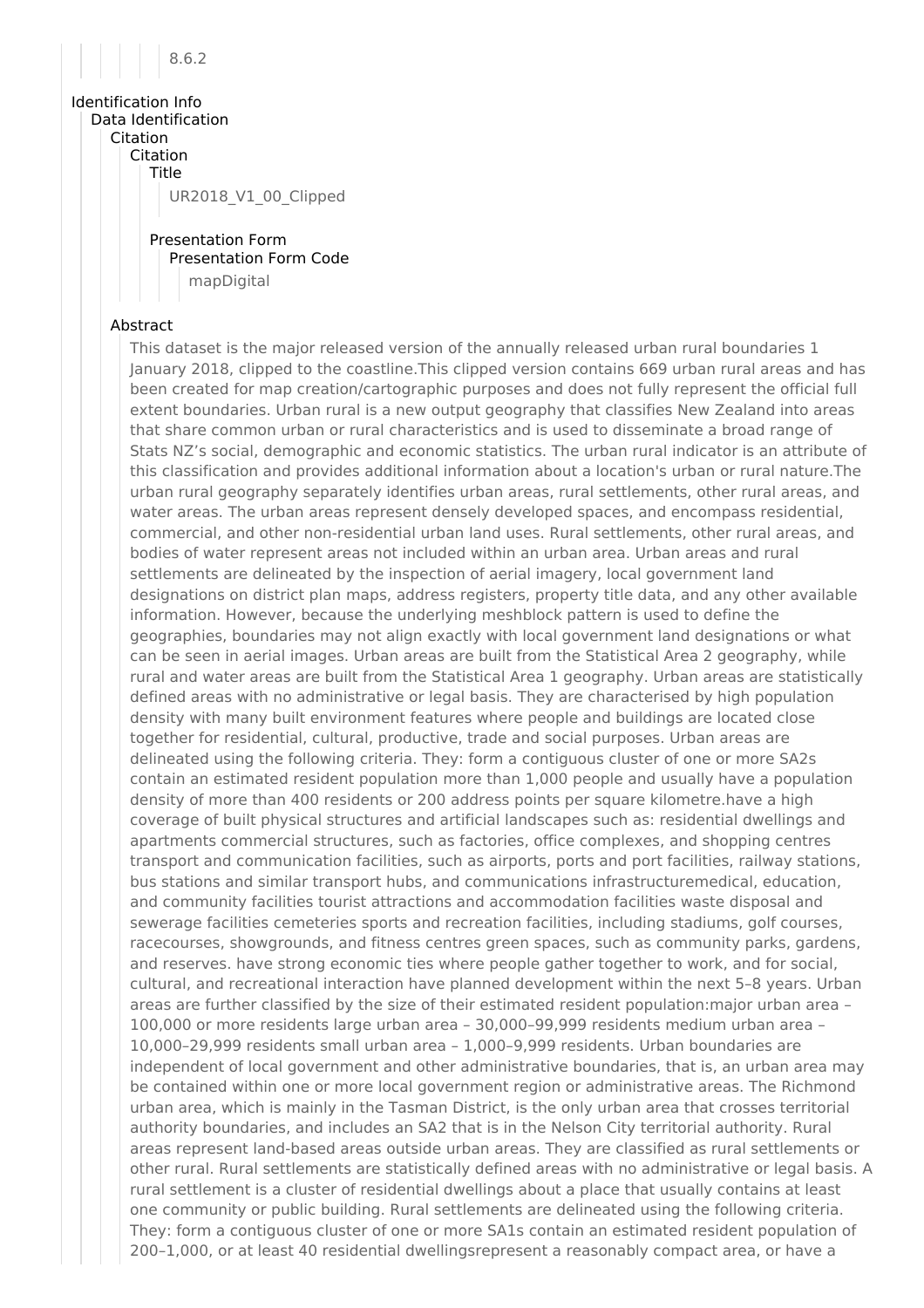visible centre of population with a population density of at least 200 residents per square kilometre or 100 address points per square kilometre. contain at least one community or public building, such as a church, school, or shop. The SSGA18 urban rural geography includes rural settlements that were previously called rural centres in NZSAC92, rural settlements that were previously part of an NZSAC92 urban area, and newly identified rural settlements that meet the above criteria. Rural settlements are usually combined with the surrounding rural area to form an SA2, in order to reach the target SA2 population size. In some instances, the settlement and the SA2 may have the same name, for example, West Melton rural settlement is part of the West Melton SA2. Other rural areas are the mainland areas and islands located outside urban areas or rural settlements. Other rural areas include land used for agriculture and forestry, conservation areas, and regional and national parks. Other rural areas are defined by territorial authority. To ensure that the urban rural geography covers all of geographic New Zealand, bodies of water are classified separately, using the land/water demarcation classification described in the statistical standard for meshblock. These water areas are not named, and are defined by territorial authority or regional council. The water classes include: inland water – non-contiguous, defined by territorial authority inlets (which also includes tidal areas and harbours) – non-contiguous, defined by territorial authority oceanic – non-contiguous, defined by regional council.The urban rural classification is a flat classification. Each urban area and rural settlement is a single geographic entity with a name and a numeric code. In 2018, there are 178 urban areas and 400 rural settlements, based on 2013 Census data and 2018 population projections. These areas may be reclassified when 2018 Census data is available. Other rural areas, inland water areas, and inlets are defined by territorial authority; oceanic areas are defined by regional council; and each have a name and a numeric code. Urban rural codes have four digits. North Island locations start with a '1', South Island codes start with a '2', and oceanic codes start with a '6'.Digital boundary data became freely available on 1 July 2007.

#### Purpose

UR2018 V1 00 Clipped is the major released version of the annually release urban rural boundaries as at 1 January 2018, clipped to the coastline. This clipped version contains 669 urban rural areas and has been created for map creation/cartographic purposes and does not fully represent the official full extent boundaries.

# Descriptive Keywords

#### Keywords Keyword

Downloadable Data

# Descriptive Keywords

Keywords Keyword urban rural

> Keyword UR

Keyword

ur

Keyword urban area

Keyword

rural area

Keyword rural settlement